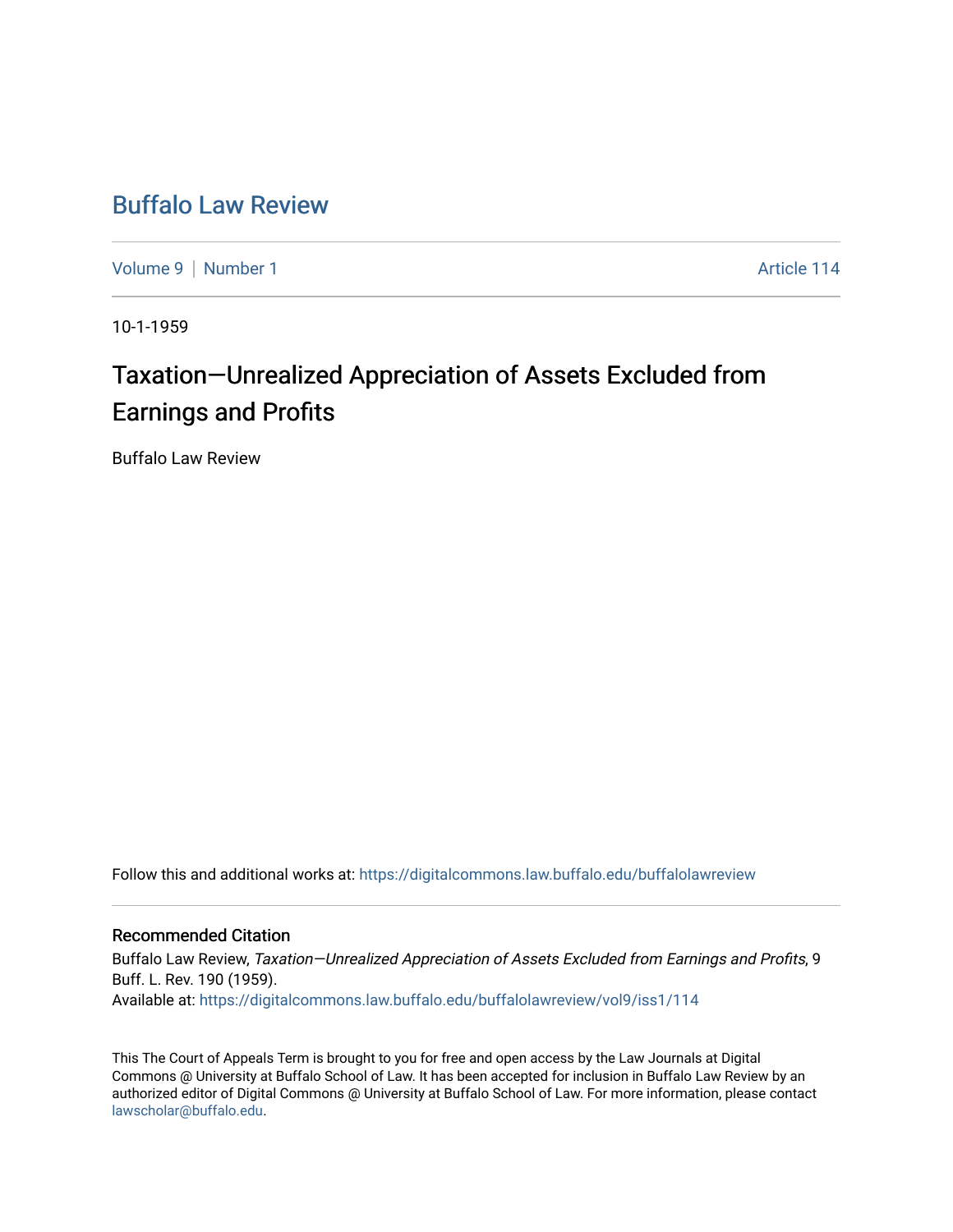#### *BUFFALO LAW REVIEW*

rant and establish an easement. While the facts might justify that an easement was created, the affirmance of the Court of Appeals was proper where the trier of fact made a choice which was not clearly wrong, and defendant failed to meet his burden of proving an easement.<sup>87</sup>

#### **TAXATION**

UNREALIZED APPRECIATION or ASSETS **EXCLUDED** FROm EARNINGS **AND** PROFITS

Article 16 of the New York Tax law deals with "Taxes Upon And With Respect To Personal Incomes." Within that Article, Section 350(8) defines "dividends" to mean any distribution made by a corporation to its shareholders out of its earnings and profits.<sup>1</sup> Section 359 of the same Article defines "gross" income" as including, *inter alia*, gains, profits and income from dividends, and gains, profits and income from any source whatever.2 In the recent case of *Marks v. Bragalini,3* the Court of Appeals clarified the concept of "earnings and profits" for income tax purposes, particularly in its relation to unrealized appreciation of corporate assets.

Taxpayer was a stockholder in a corporation which had purchased an apartment house from the Federal Housing Administration in 1942, to whom it gave a mortgage for \$1,682,000. By 1950, the value of the property had increased enough so that the corporation was able to obtain a new mortgage from an insurance company for \$2,000,000, paying off the old mortgage and leaving an excess of over \$800,000. In 1950, it made a distribution to shareholders of \$735,000 (\$700 per share) of which taxpayer received approximately \$389,000. At the close of the fiscal year, the corporation had accumulated earnings of some \$77,000, which was about 10.6 per cent of the distribution.

On his 1950 Federal and New York State personal income returns, taxpayer included \$41,000, representing 10.6 per cent of the distribution to him, in "gross income" as a dividend subject to tax as ordinary income. Of the balance of \$348,000, he treated \$346,000 as "return of capital" (thus reducing his basis in the stock to zero) and the remainder as capital gain. His Federal return was accepted, but the New York authorities disallowed his treatment

- 2. N.Y. TAX LAW § 359.
	- The term "gross income":
- 1. includes gains, profits and income from salaries, wages . . . ; also from interest, rent . . . , dividends, securities . . . , or gains and profits and income derived from any source whatever . . . . . . . . . . . . .
- 

<sup>87.</sup> Zeiger v. Interborough R. T. Co., 254 App. Div. 908, **5 N.Y.S.2d** 527 (2d Dep't 1938), *aff'd* 280 N.Y. **516, 19 N.E.2d 922 (1939).** One claiming the easement has the burden of proving it.

<sup>1.</sup> N.Y. TAX LAw § 350(8).

The word "dividends" means any distribution made by a corporation out of its earnings and profits to its shareholders or members whether in cash or other property or in stock of the corporation, other than stock dividends as herein defined....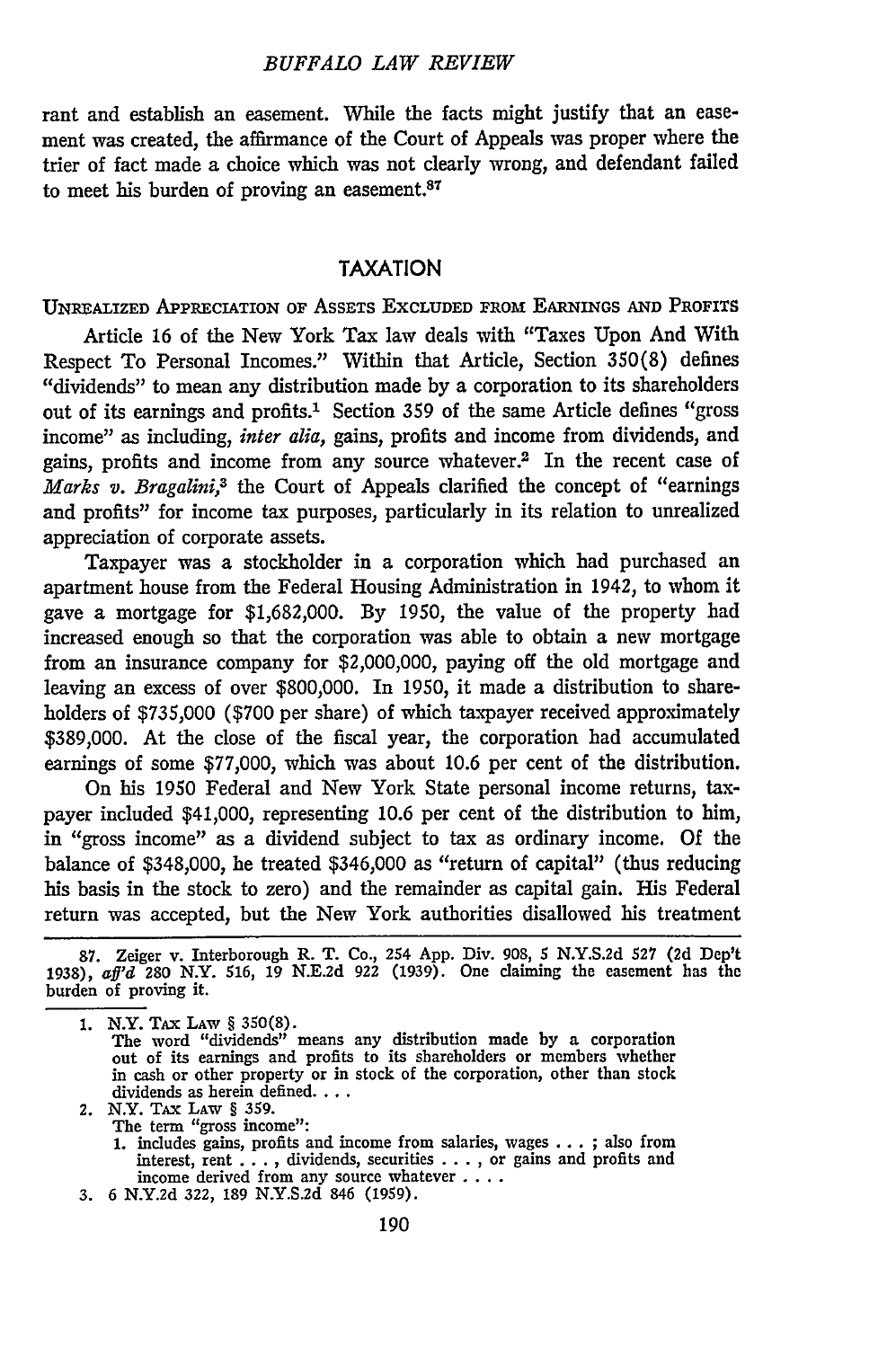of the distribution as "return of capital" and capital gain. They determined that the entire distribution was includible in "gross income" and subject to normal tax. The Appellate Division affirmed the Tax Commission determination taking the view that there could be no capital gain treatment since there was no sale or exchange of property; that the concept of a "return of capital" was inapplicable since in effect this vas an advance of future profits to the stockholders, serving no corporate purpose; and that even if this were not a dividend, the receipt of cash was taxable under the broad definition of "gross income" as "income derived from any source whatever."<sup>4</sup>

In an unanimous opinion, the Court of Appeals reversed.<sup>5</sup> It started with the major premise that it was the intent of the New York Legislature in drafting the personal income tax provisions to follow the Federal act whenever practicable.8 It then easily distinguished the New York cases relied upon by the Tax Commission to establish that unrealized appreciation of assets could be used for dividends, by pointing out that those cases were not concerned with income tax.7 Having established that there was no New York case law in the income tax field covering a distribution from unrealized appreciation of assets, the Court pointed out that substantially the same wording was used in Sections 350(8) and 359 of the New York Tax Laws as in comparable sections of the Internal Revenue Code of 1939. <sup>9</sup>

The Court then proceeded to establish its minor premise, *i.e.,* the applicable Federal law on such a distribution. **By** the terms of both the New York Tax Law,<sup>10</sup> and the Internal Revenue Code of 1939,<sup>11</sup> distributions to stockholders of a corporation are dividends when made from "earnings and profits." A basic concept of Federal income taxation is that unrealized appreciation of corporate assets is not a part of "earnings and profits."'12 The Court pointed to a recent Federal case, *Commissioner v. Gross,13* which was similar in many

The rule has been applied only:

- **(1)** in cases of first impression
	- (2) where the question involved, though previously passed on in connection with prior tax laws, is being raised for the first time under existing **. . .** tax laws.

**7.** Randall v. Bailey, 288 N.Y. **280,** 43 **N.E.2d** 43 (1942) involved a suit brought under Section **58** of the Stock Corporation Law against a director for paying out dividends while the capital was allegedly impaired. The asset in question **had** been written up on the books of the corporation to provide sufficient surplus from which to declare dividends.

8. *Supra* notes 1, 2.<br>
9. INT. Rev. Code of 1939, § 115(a)(b) (now INT. Rev. Code of 1954 § 316); INT.<br>
Rev. Code of 1939, § 22(a) (now INT. Rev. Code of 1954 § 61(a)).

10. N.Y. TAX LAW § 350(8). 11. *Supra* note 9.

12. E.g., Lynch v. Turrish, 247 U.S. 221 (1918); see also MERTENS, LAW or FEDERAL INCOME TAXATION § 5.05.

**13. 236 F.2d 612 (2d** Cir. **1956).** In this case, the corporation borrowed money from

<sup>4. 6</sup> A.D.2d 393, 178 N.Y.S.2d 524 (3d Dep't 1958).

*<sup>5.</sup> Supra* note **3. 6.** In re Rogers' Estate, **296** N.Y. **676, 70 N.E.2d 170** (1946), interpreting N.Y. **TAx** LAw art. 10(c).

There is nothing of compulsion in the rule **. . .** rather it should be regarded merely as a signpost.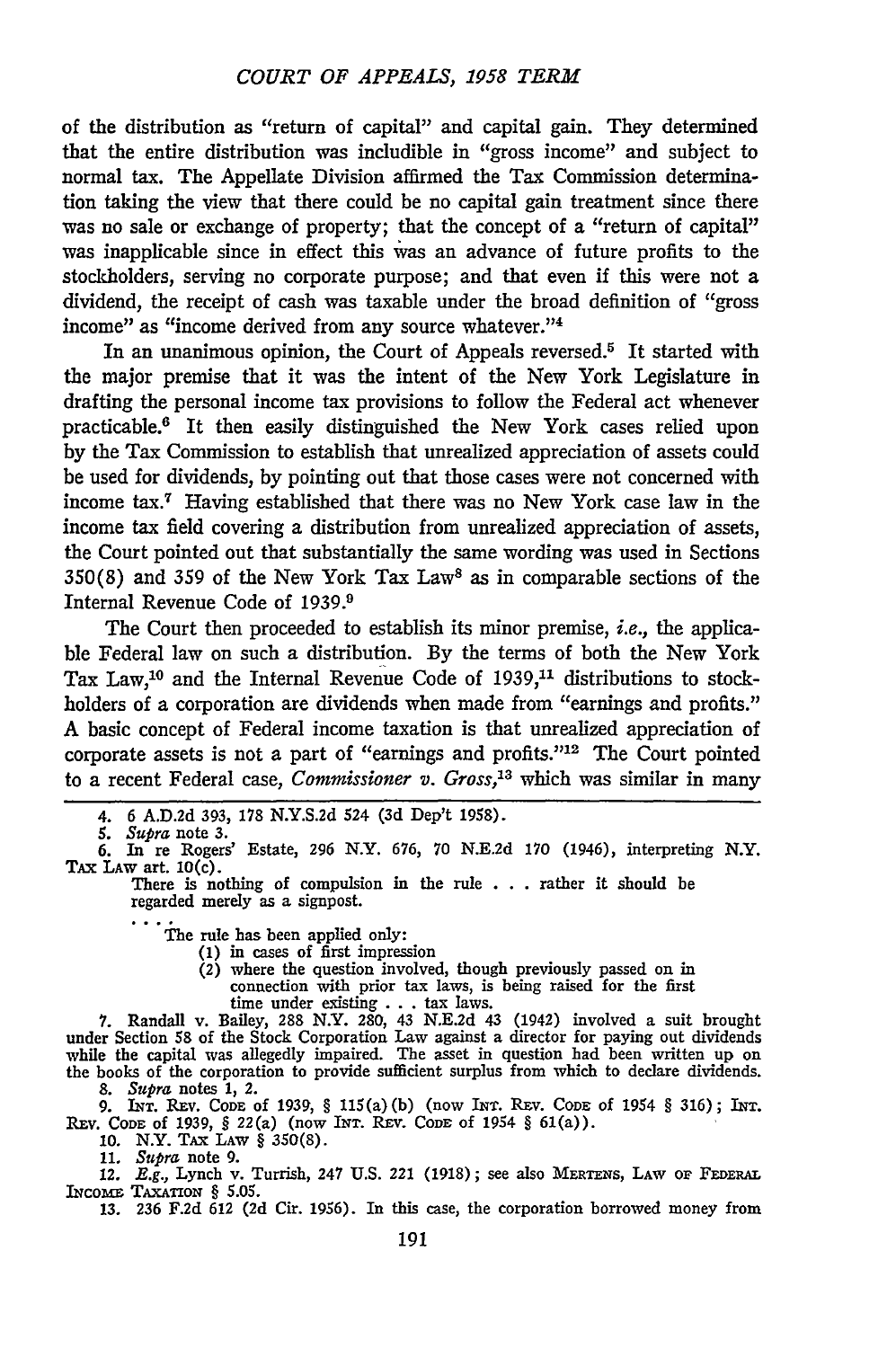respects to the instant case, and in which it was held that the distribution of the proceeds of a loan, **by** a corporation to its stockholders, was income only to the extent of "earnings and profits." The balance was construed as a "return of capital" until the stockholder's basis was reduced to zero and the remainder as capital gain. There, the same arguments were made by the Commissioner of Internal Revenue as were made here by the New York Tax Commission, including an attempt to bring the distribution within the catch-all definition of "gross income" as constituting "income from whatever source derived." There, as here, the arguments were of no avail. The main reason given for the exclusion of unrealized appreciation of assets from "earnings and profits" as a source of taxable dividends is that a contrary rule would lead to difficulties of administration, *i.e.* each time a distribution was to be made, it would be necessary that the corporation re-evaluate all its assets.<sup>14</sup> As to the catch-all definition of "gross income," the argument which defeats it is that since corporate distributions are specifically covered under the "dividends" definition, the broader concept is inapplicable.

With the above premises proven, the conclusion to the syllogism follows naturally, *viz:* in the interest of uniformity of administration between the tax laws, where there is a distribution by a corporation to its stockholders of money representing an unrealized appreciation of assets, since the appreciation is not a part of "earnings and profits," the distribution is a dividend only to the extent of the stockholder's *pro rata* share of "earnings and profits." The balance is treated as a reduction of basis and in excess of basis, as capital gain.

The decision in the instant case appears to be a sound one. By bringing the New York Tax Law in this area into closer harmony with Federal tax law concepts, the Court facilitates not only the administration of the former, but makes it easier for a taxpayer, particularly a corporate stockholder, to determine his annual income taxes. One minor aspect, however, remains unsettled. Following the decision in *Gross,'5* the Internal Revenue Code of 1954 was amended to meet that specific problem. By Section 312 **(j),16** it is now provided that where there is a distribution to stockholders of the proceeds of a loan, any portion of which is guaranteed by an agency of the United States Government, the "earnings and profits" are deemed to include the excess of such loan over the adjusted basis of the property which is security for the loan. Should such a case arise in New York, the Court of Appeals would presumably be required to follow its decision in *Marks.17* This would be a step away from uniformity but would seem to be required on the basis of the concept of unrealized appreciation of assets being excluded from "earnings and profits."

the F.HA. to put up a housing project. Upon completion, it was discovered that the cost was a good deal less than had been estimated, so although the corporation had as yet earned no income, it made a distribution to stockholders of the excess of the loan.

<sup>14.</sup> See also MERTENS, op. cit., supra note 12.

**<sup>15.</sup>** *Supra* note **13.**

<sup>16.</sup> INT. REv. CoDz of 1954, *§* 312(j); Treas. Reg. § 1.312-12 (1956).

<sup>17.</sup> *Supra* note 3.